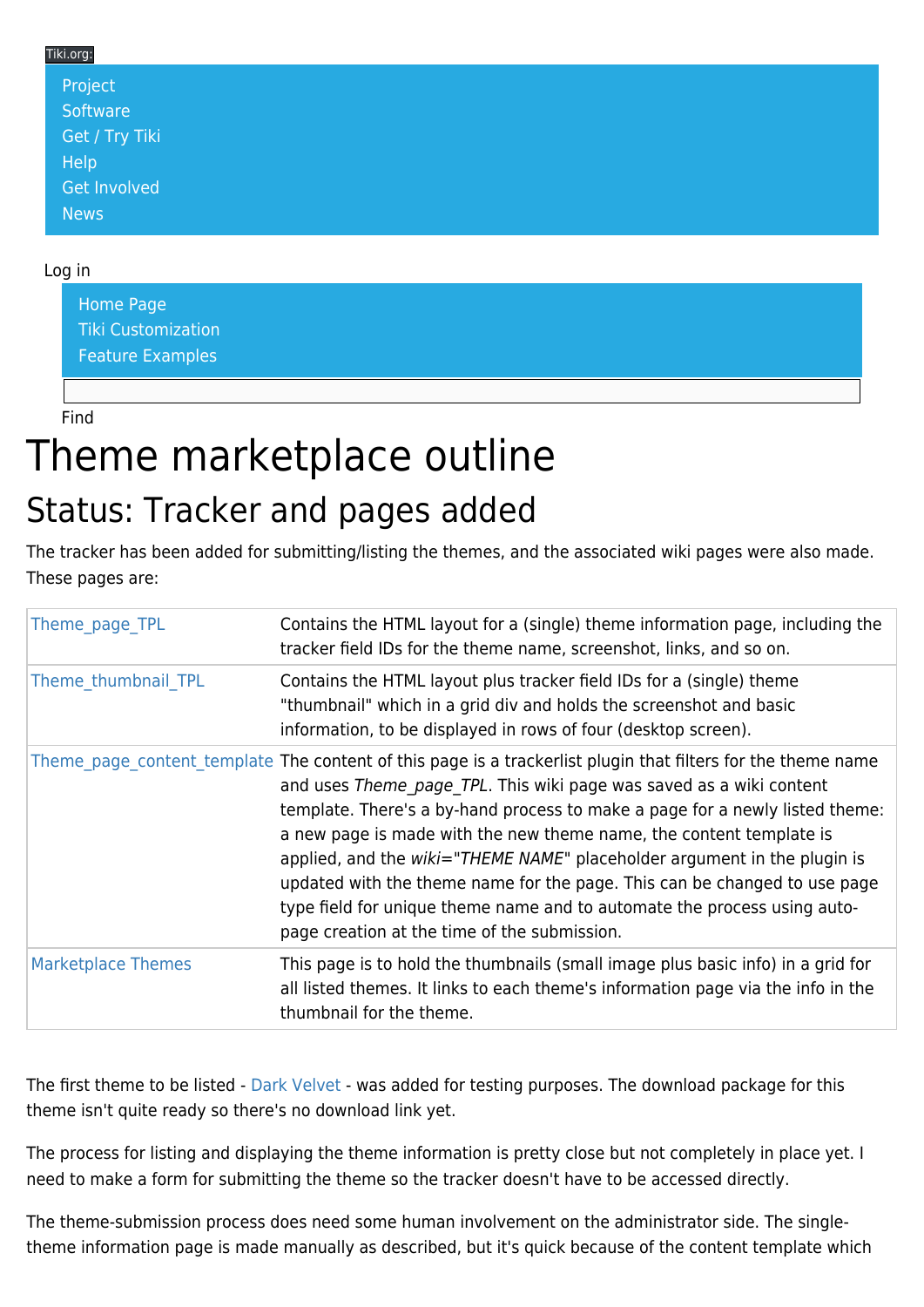just needs to be updated with the theme name. I understand there's a way to produce a wiki page automatically when a tracker item is submitted but I haven't done that yet so didn't go that route, and also I didn't know if it would produce the desired page. More info on this would be appreciated. (I can handle that and I am volunteering to prepare it for the auto-page-creation process — .) Also of course the theme and its files need to be checked for safety, valid links, and so on, so these two activities can be tied together.

Todo:

- Make the submission form
- Fetching and displaying the theme creation date and last-update date needs to be added. At Zukathemes I used the date field for these and entered the info manually. I thought about using the tracker item creation date and last edit date but didn't see yet how to display these in the page.
- The theme status information at Zukathemes I used a checkbox to manually confirm a theme is valid. The tracker item status property is used here but I haven't checked yet to see how that will work.
- Add the trackerlist plugin on the homepage to display a row of the most-recent themes (thumbs + info/links)

I basically implemented the same process here as at my themes site so there are obvious similarities. Hopefully that's not a problem. Probably I'll make some visual/layout changes so they aren't so similar.

## Planned themes.t.o site changes

- Homepage
	- More or less split the homepage to give equal visibility to the marketplace (new) and to general theme information (existing + expanded)
	- $\circ$  Showcase and link to new/latest theme submitted
	- $\circ$  Invite submission of themes
	- Link prominently to marketplace top page
- Marketplace top page
	- Introduction, etc. including info for theme seekers and theme authors
	- $\circ$  Individual theme thumbnails  $+$  info generated dynamically
		- **Image**
		- Theme name
		- **Brief description**
		- Tags (for example: retro, flat, material, skeuomorphic, dark, business, admin, etc.)
		- **Link to theme's page**
	- Installation instructions
	- $\circ$  Link to information page for theme authors
- Individual theme pages
	- Produced dynamically from tracker info
	- Display theme details, screenshot, etc.
	- Live demo and download links
	- The demo could display in an iframe, but having the link open in a new tab/window would be simpler.
- Information page for theme authors
	- Invitation to submit
	- Requirements to have the theme listed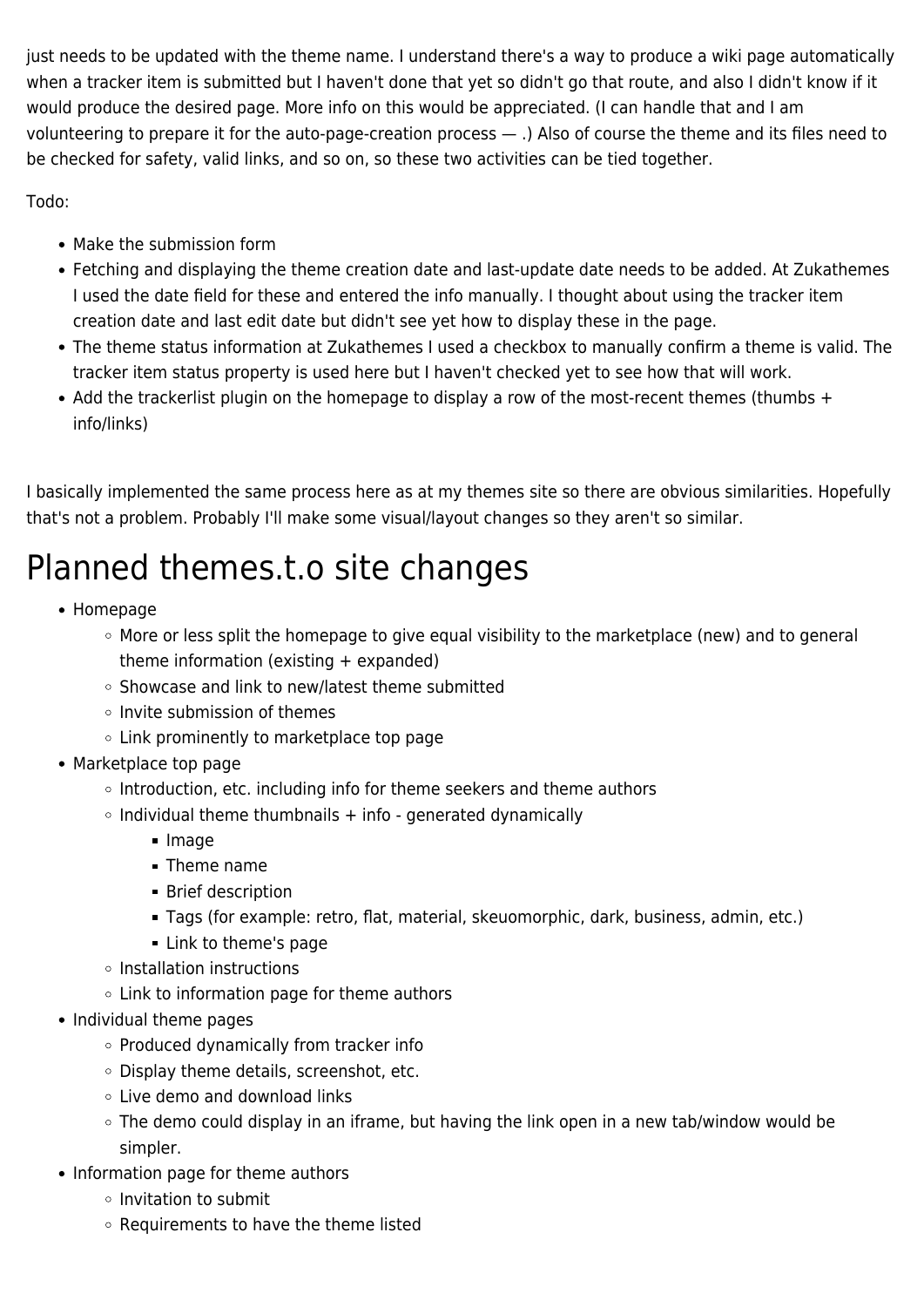Tiki theme construction details (link to existing/new pages describing theme code, etc.) for designers/coders new to Tiki



### Theme submission

Objective: Implement a theme marketplace. Details: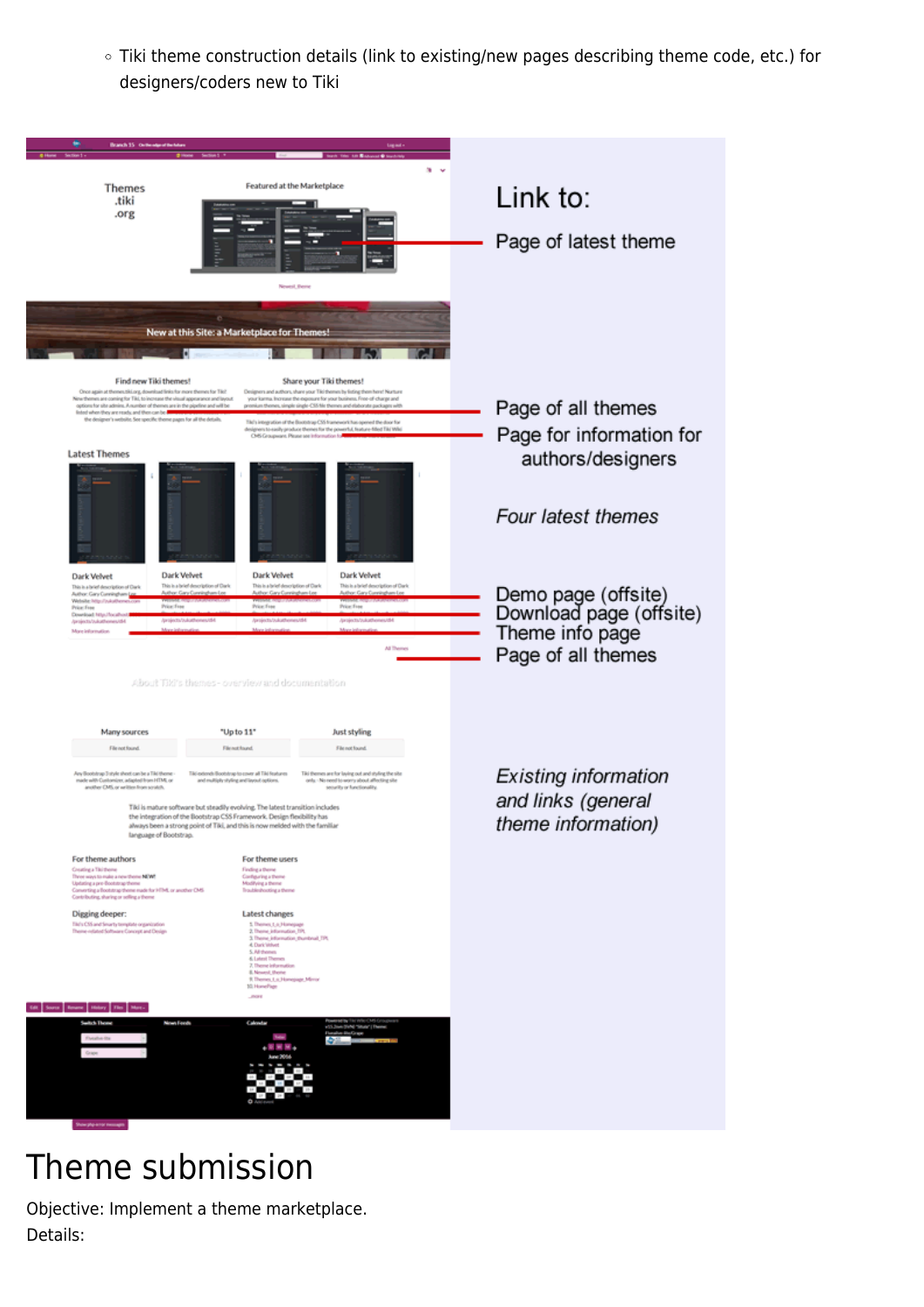- Theme files are downloaded from themes.t.o (in the case of free themes), but are demonstrated at the author's site.
- Themes are "registered" by submitting a tracker form.
	- Authors submit the theme for presentation, including
		- Theme name (to check if it's unique, as a kind of registry)
		- Theme files are submitted and stored in the themes.t.o file gallery, to be checked and validated.
		- **Description** 
			- Type (visual characterization, use case, etc.)
				- Light on dark
				- Dark on light
				- Retro/One-page/Feature emphasis (blog/gallery/wiki/etc.)
				- ?
			- Special features
				- Scroll effects
				- Plugins included
				- Layout modified via custom templates
			- Tiki version minimum compatibility
			- Screenshot (1200px by 900px for use on theme's page, scales down responsively for thumbnail use)
			- License type
			- Free or premium?
			- Author's name
				- $\circ$  Probably the author should be registered at tiki.org.
			- Author's email address
			- Demo site URL
			- Rating (if we want to let people rate the themes)
			- Etc. (compare industry precedents)
	- What standards do we want to maintain? What do we require of the theme? Probably there should be a checklist. For example:
		- It isn't "broken". That is, there's no exposed HTML, the content is visible, etc.
		- It isn't just a simple color variant of an existing theme (this is subjective, depending on the degree of variation, maybe).
		- It isn't a ripoff of a commercial theme or other proprietary IP.
		- Not sure what to say about CSS validation given the validation results of current themes.
- The theme tracker item is "pending" until the files are checked and other standards are met; then it is listed.
- One issue is whether to install the theme to demo at themes.t.o, or just have a screenshot and refer to the demo at the author's site? The second option is more typical, also easier for themes.t.o admins.
- The theme needs to be compatible with a currently supported Tiki version (LTS or current release).
- No longer current-version themes could be moved to "archives" or just tagged/categorized; they could still be a match for some sites.

#### Technical points:

- Tracker and wiki template output or plugin list (dogfooding) display of theme information.
- Proposed tracker fields: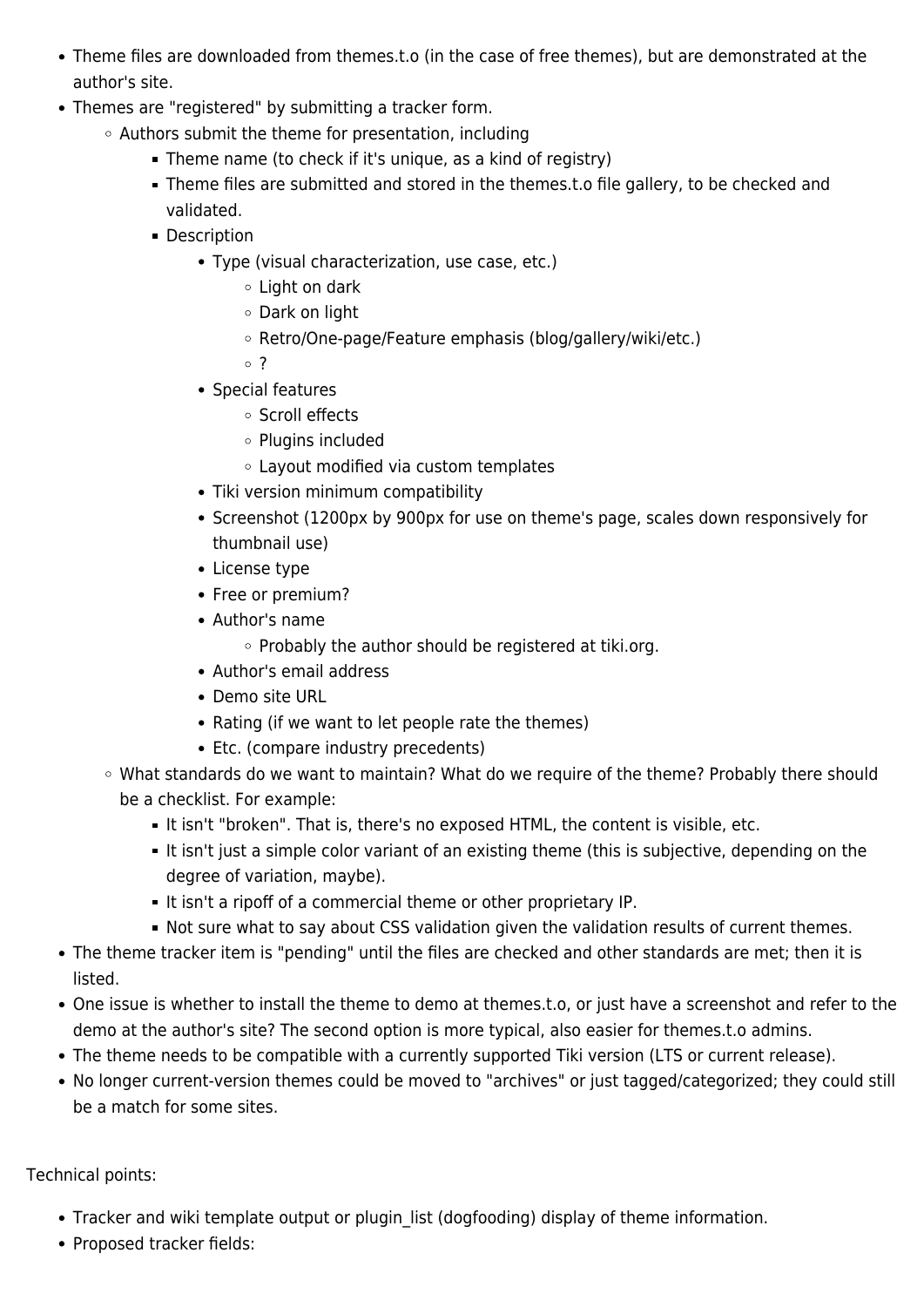| <b>Field name</b>                             | <b>Field type</b>                              | <b>Description</b>                                                                                                                                                                                                                                                          |
|-----------------------------------------------|------------------------------------------------|-----------------------------------------------------------------------------------------------------------------------------------------------------------------------------------------------------------------------------------------------------------------------------|
| Theme name                                    | <b>Text Field</b>                              | The "official" name of the theme. This may be a variant of the theme's<br>file system directory name and CSS file name.                                                                                                                                                     |
| Valid                                         | <b>Radio Buttons</b><br>(yes, no)              | This has "Restrict visibility to administrators" set and is to control listing<br>the theme or not. Could be switched to "no" if, for example, a bad link<br>problem occurs, if there are problems with the theme temporarily, etc.                                         |
| Author                                        | User Selector or<br><b>Text Field</b>          | The name of the individual, company, or studio that created the theme<br>or adapted a non-Tiki theme in the creation of the theme. (Maybe user<br>selector field type is better, for accountability, identity, etc. purposes.)                                              |
| Website                                       | <b>URL</b>                                     | The website of the individual, company, or studio that created the<br>theme or adapted a non-Tiki theme for use with Tiki.                                                                                                                                                  |
| License (Tiki<br>theme)                       | Multiselect (GPL,<br>LGPL, MIT, CCA,<br>Other) | Normally only one option should be selected, unless the theme is<br>distributed under more than one license.                                                                                                                                                                |
| Screenshot                                    | <b>Files</b>                                   | A 1200px-wide image to show the appearance of the theme. This image<br>will be scaled to use as the theme thumbnail, etc. Try to minimize the<br>file size by using an optimized jpg or png8 file type (but not so much<br>that the image has compression artifacts, etc.). |
| Description                                   | <b>Text Area</b>                               | A brief description of the theme, including things like its best use case,<br>color characteristics, origin or motivation for creation, special features,<br>etc. This can be up to several paragraphs. (1000 words maximum)                                                |
| Description (brief)                           | <b>Text Field</b>                              | A sentence or some short phrases to use in places like the thumbnail<br>caption area. (64 characters)                                                                                                                                                                       |
| Tiki version<br>compatibility                 | Multiselect (Tiki<br>12, Tiki15, other)        | Indicate the Tiki version(s) the theme is compatible with.                                                                                                                                                                                                                  |
| Live demo                                     | <b>URL</b>                                     | Link to a website or page where the theme can be seen and tried out.                                                                                                                                                                                                        |
| Download                                      | <b>URL</b>                                     | Link to the file that is a compressed archive (.zip, etc.) and is either just<br>the actual files used for the theme or also includes "source" files such<br>as Less files and original graphic resources and so on.                                                        |
| Price                                         | <b>Text Field</b>                              | Either "Free" or "Premium" (monetary amount). Shopping cart,<br>purchase function, etc. would be set up at the author's site.                                                                                                                                               |
| In the case of a<br>theme adapted<br>for Tiki | Header                                         | Indicate a section for information on an original, source theme, if one<br>was used.                                                                                                                                                                                        |
| Source theme<br>author                        | <b>Text Field</b>                              | The individual, company, or studio that created the theme in its original<br>form, in the case of a non-Tiki theme adapted for Tiki.                                                                                                                                        |
| Source theme<br>website                       | <b>URL</b>                                     | The website of the individual, company, or studio that created the<br>theme in its original form, in the case of a non-Tiki theme adapted for<br>Tiki.                                                                                                                      |
| Source theme<br>license                       | Multiselect (GPL,<br>LGPL, MIT, CCA,<br>Other) | Normally only one option should be selected, unless the theme is<br>distributed under more than one license.                                                                                                                                                                |